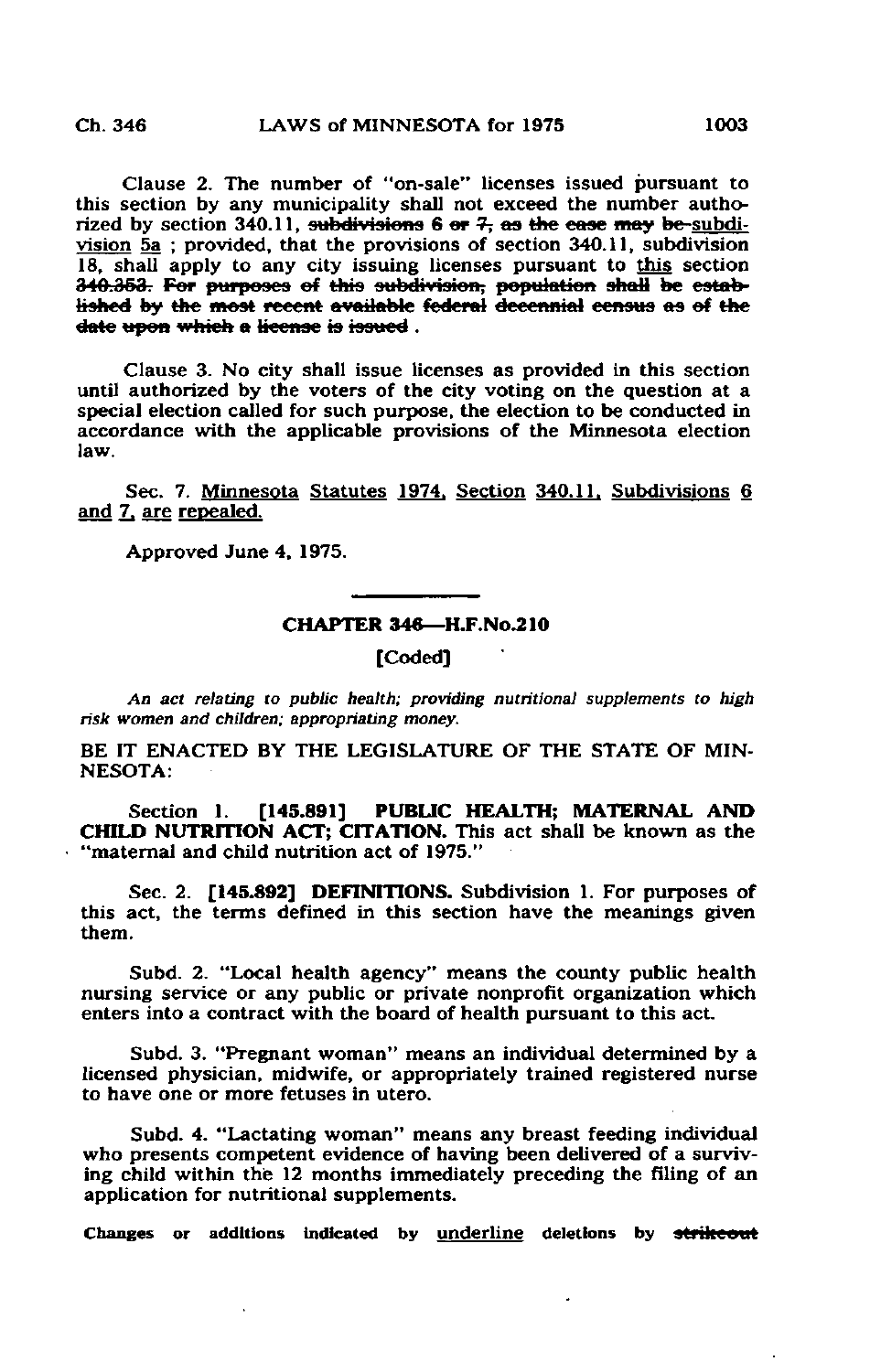Subd. 5. "Infant" means an individual under one year of age.

Subd. 6. "Child" means an individual one to four years of age.

Subd. 7. "Nutritional risk" means individuals with any of the following characteristics:

(a) For pregnant and lactating women:

(i) Known inadequate nutritional patterns;

(ii) Anemia; -

(iii) History of prematurity or miscarriage; or

(iv) Inadequate patterns of growth (underweight, obesity, or stunting).

(b) For infants and children:

(i) Low birth weight;

(ii) Deficient patterns of growth;

(iii) Anemia; or

(iv) Known inadequate nutritional patterns.

Subd. 8. "Low birth weight" means a birth weight of less than 2,500 grams.

Subd. 9. "Nutritional supplements" means any food authorized by the board to be made available under this program.

Subd. 10. "Board" means the state board of health or its representative.

Sec. 3. [145.893] NUTRITIONAL SUPPLEMENT PROGRAM. Subdivision 1. An eligible individual shall receive vouchers for the purchase of specified nutritional supplements in type and quantity approved by the board. Alternate forms of delivery may be developed by the board in appropriate cases.

Subd. 2. An individual shall be eligible for nutritional supplements who is not receiving a similar supplement under any federal, state, or local program and

(a) Is pregnant or lactating; or

(b) Is an infant or a child; and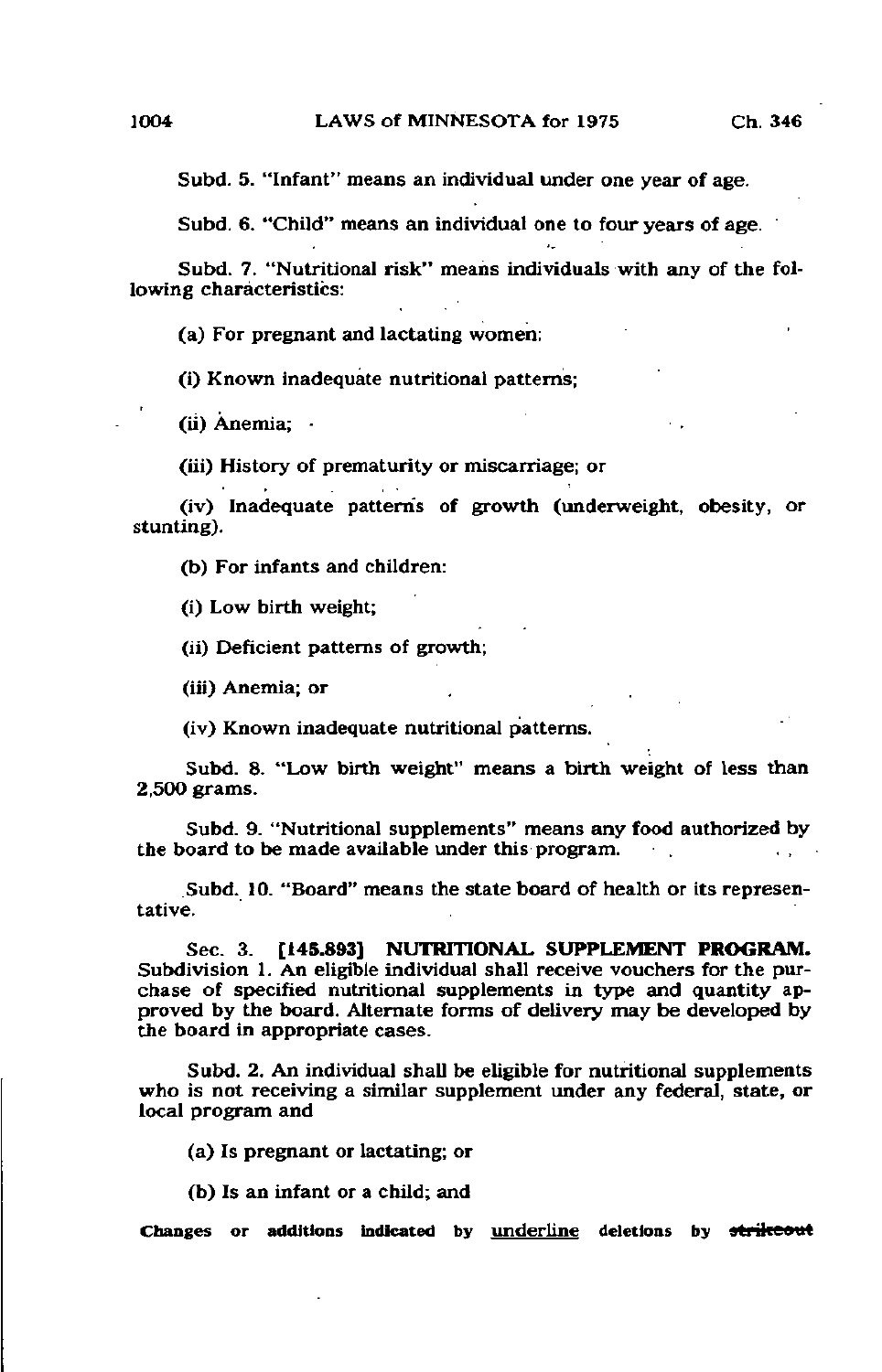(c) Is eligible for or a recipient of any form of public assistance authorized by law and is certified by the local health agency to be a nutritional risk; or

(d) Is certified by the local health agency to be a nutritional risk and is without sufficient resources to purchase necessary nutritional supplements.

Subd. 3. Eligibility for nutritional supplements shall cease upon certification by the local health agency that the individual is no longer a nutritional risk, but in no case later than:

(a) For lactating women, 12 months after the birth of a surviving child; and

(b) For children, at four years of age.

Sec. 4. [145.894] STATE BOARD OF HEALTH; DUTIES, RE-SPONSIBILITIES. The board of health shall:

(a) Develop a comprehensive state plan for the delivery of nutritional supplements to pregnant and lactating women, infants, and children;

(b) Contract with existing local public or private nonprofit organizations for the administration of the nutritional supplement program;

(c) Develop and implement a public education program promoting the provisions of this act, and provide for the delivery of individual and family nutrition education and counseling at project sites;

(d) Develop in cooperation with other agencies and vendors a uniform state voucher system for the delivery of nutritional supplements;

(e) Develop, analyze and evaluate the health aspects of the nutritional supplement program and establish nutritional guidelines for the program;

(f) Apply for and administer any available federal or private funds;

(g) Coordinate with the state and local public welfare agencies in identifying eligible individuals;

(h) Promulgate all rules and regulations necessary to carry out the provisions of this act;

(i) Report to the legislature by November 15 of every year on the expenditures and activities under this act of the state and local health agencies for the preceding fiscal year.